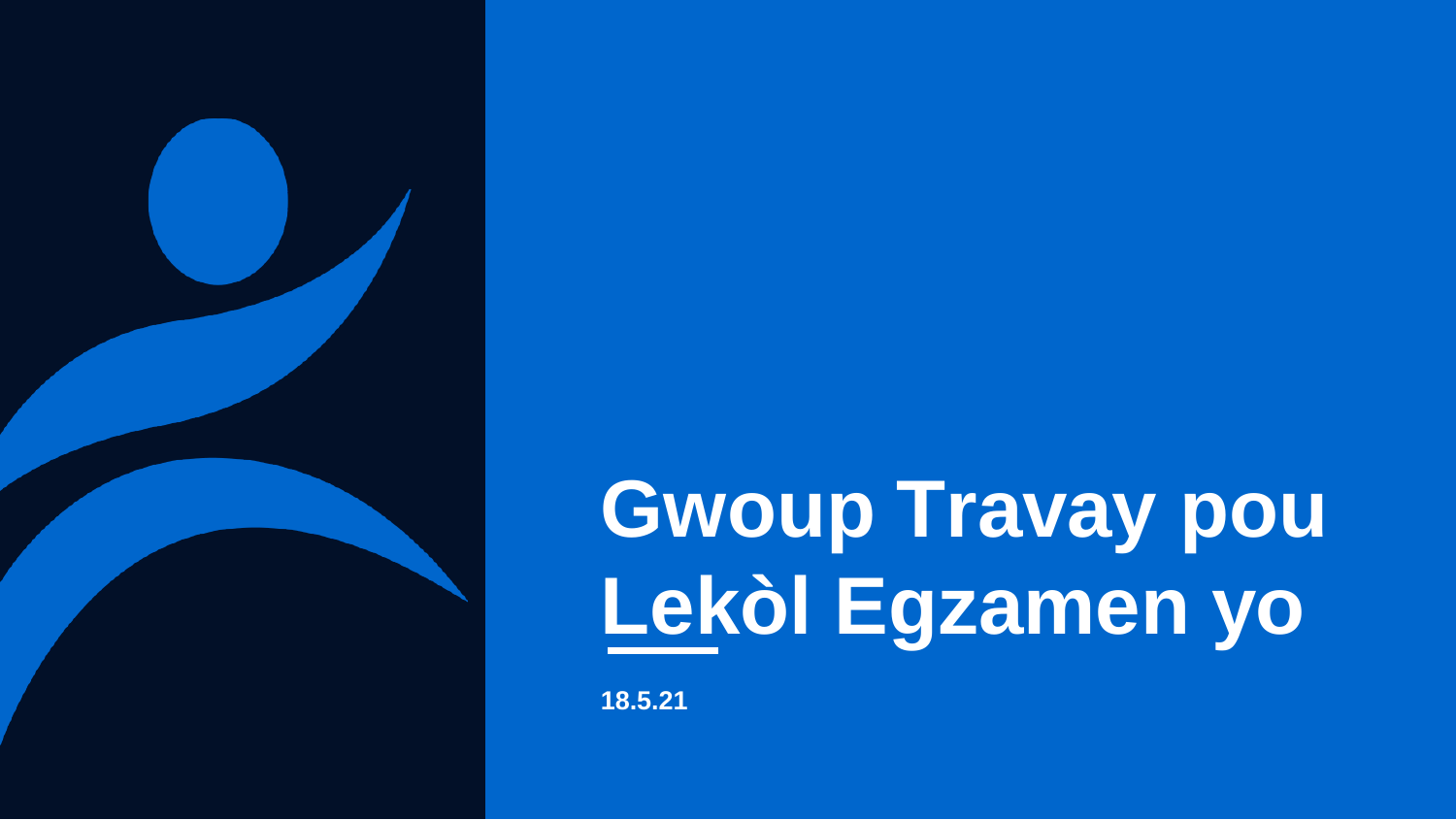# **Swivi Repons pou Kesyon Moun te Poze:**

- DESE kolekte sèlman done sou anwòlman agrege pou lekòl non-piblik, <u>ki poste isi</u>.
- Plis enfòmasyon sou OI a:
	- Tablo a dwat la dekri ki endikatè ki sèvi pou ki nivo skolè.
	- Ou ka jwenn plis enfòmasyon sou OI a sou sit entènet BPS la sou [www.bostonpublicschools.org/oi](http://www.bostonpublicschools.org/oi) .
- Èske pral genyen sal klas sou -separe ak/oswa sal klas SEI separe nan lekòl egzamen yo?
	- Lekòl yo pral genyen staf ki pou bay sèvis ki nan IEP elèv yo. Si yo bezwen yon sal klas ki sibstansyèlman separe, n ap founi li. Menm jan ak tout lekòl segondè, nou pral travay pou nou fè pwogramasyon pou satisfè bezwen elèv yo.

| Indicators included in the 2020-2021 OI Model |            |        |      |  |  |  |  |  |
|-----------------------------------------------|------------|--------|------|--|--|--|--|--|
|                                               | Elementary | Middle | High |  |  |  |  |  |
| <b>Neighborhood Factors</b>                   |            |        |      |  |  |  |  |  |
| <b>Academic Attainment</b>                    | ν          | ν      | ٧    |  |  |  |  |  |
| Foreign Born                                  | ν          |        |      |  |  |  |  |  |
| Median Household Income                       | ν          |        |      |  |  |  |  |  |
| Physical Disorder                             | ν          |        |      |  |  |  |  |  |
| Safety Issues                                 |            | ν      | ν    |  |  |  |  |  |
| <b>Student Level Factors</b>                  |            |        |      |  |  |  |  |  |
| <b>Economically Disadvantaged</b>             | ν          | ν      | ν    |  |  |  |  |  |
| <b>Public Housing</b>                         |            |        | ν    |  |  |  |  |  |
| <b>Recent Immigrant</b>                       |            | ν      |      |  |  |  |  |  |
| <b>Residential Mobility</b>                   | ν          |        |      |  |  |  |  |  |
| Attendance (Absence Rate)                     |            | ν      | ν    |  |  |  |  |  |
| Course Failures (ELA and Math)                |            |        | ν    |  |  |  |  |  |
| MCAS Failures (ELA and Math)                  |            |        | ν    |  |  |  |  |  |
| Number of Suspensions                         |            | ν      |      |  |  |  |  |  |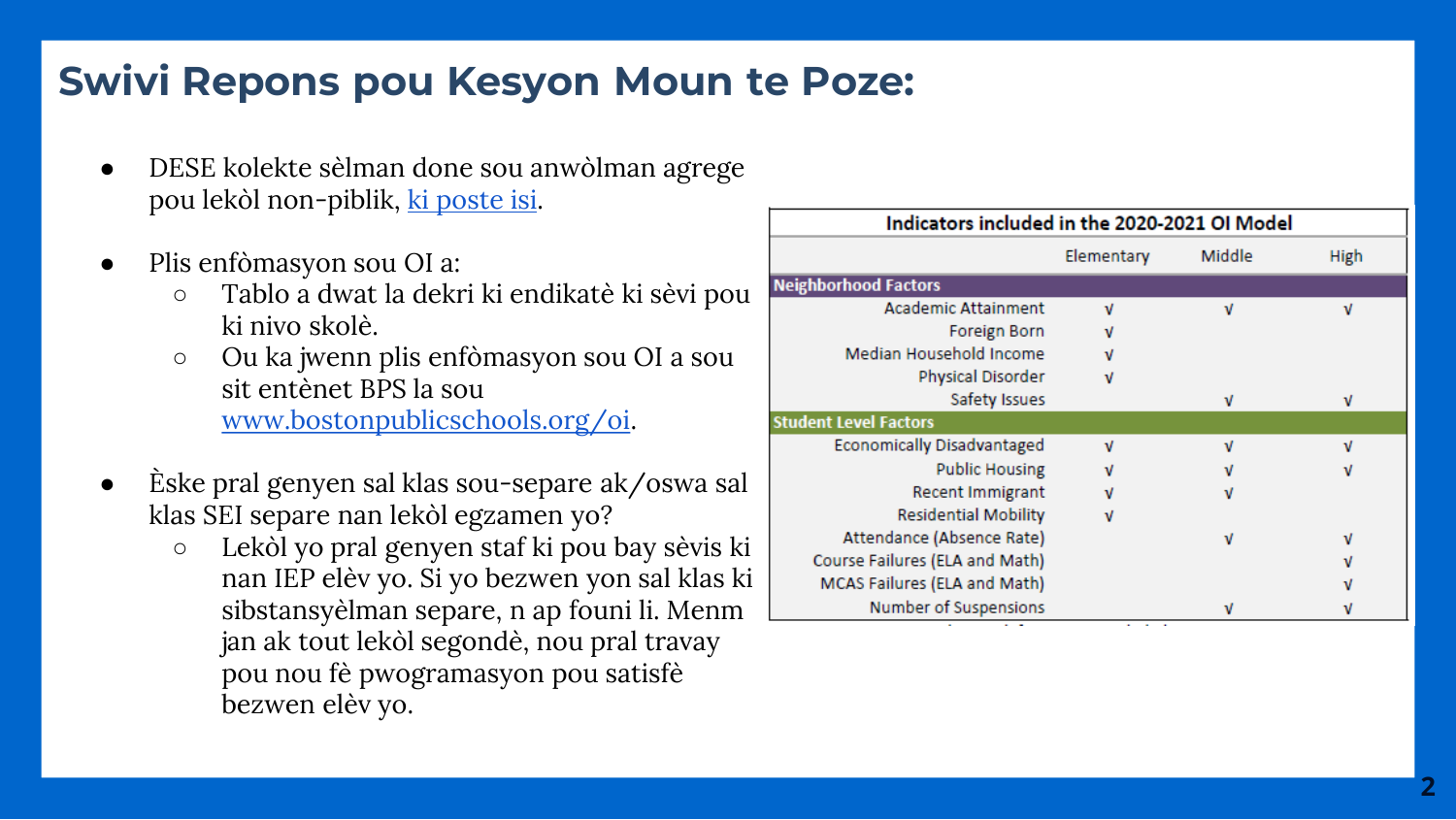# **Swivi Repons pou Kesyon Moun te Poze: Sektè Resansman**

- Sektè resansman yo genyen yon mwayen anviwon 4,000 Abitan
	- Popilasyon Minimòm 1,200
	- Popilasyon Maksimòm 8,000
- Pwogram Zòn Statistik Patisipan (PSAP)
	- Yo ofri pwogram sila a youn fwa chak 10 lane
	- Enplikasyon lokal nan delimite zòn statistik
	- Sektè resansman yo separe oswa ini, depandan sou chanjman nan popilasyon
- Sektè resansman yo fèt pou yo relatifman pèmanan sou tan.
	- Any changes are documented so data can be compared from decade to decade.
	- Sektè resansman ki gen plis pase 8,000 moun separe nan 2 sektè oswa plis epi yo ba yo yon ekstansyon nan kòd nimewik yo ki deja egziste
	- Sektè resansman ki gen mwens pase 1,200 moun ini ak yon sektè bo kote li epi yo ba yo yon nouvo kòd nimewik
- Estimasyon ACS 5-Lane 2016-2020 yo pwograme pou yo distribye 9/12/2021.

[Sous:](https://www.census.gov/programs-surveys/acs/news/data-releases/2020/release.html#par_textimage) <https://www2.census.gov/geo/pdfs/education/CensusTracts.pdf>[; https://www.census.gov/programs](https://www.census.gov/programs-surveys/acs/news/data-releases/2020/release.html#par_textimage)surveys/acs/news/data-releases/2020/release.html#par\_textimage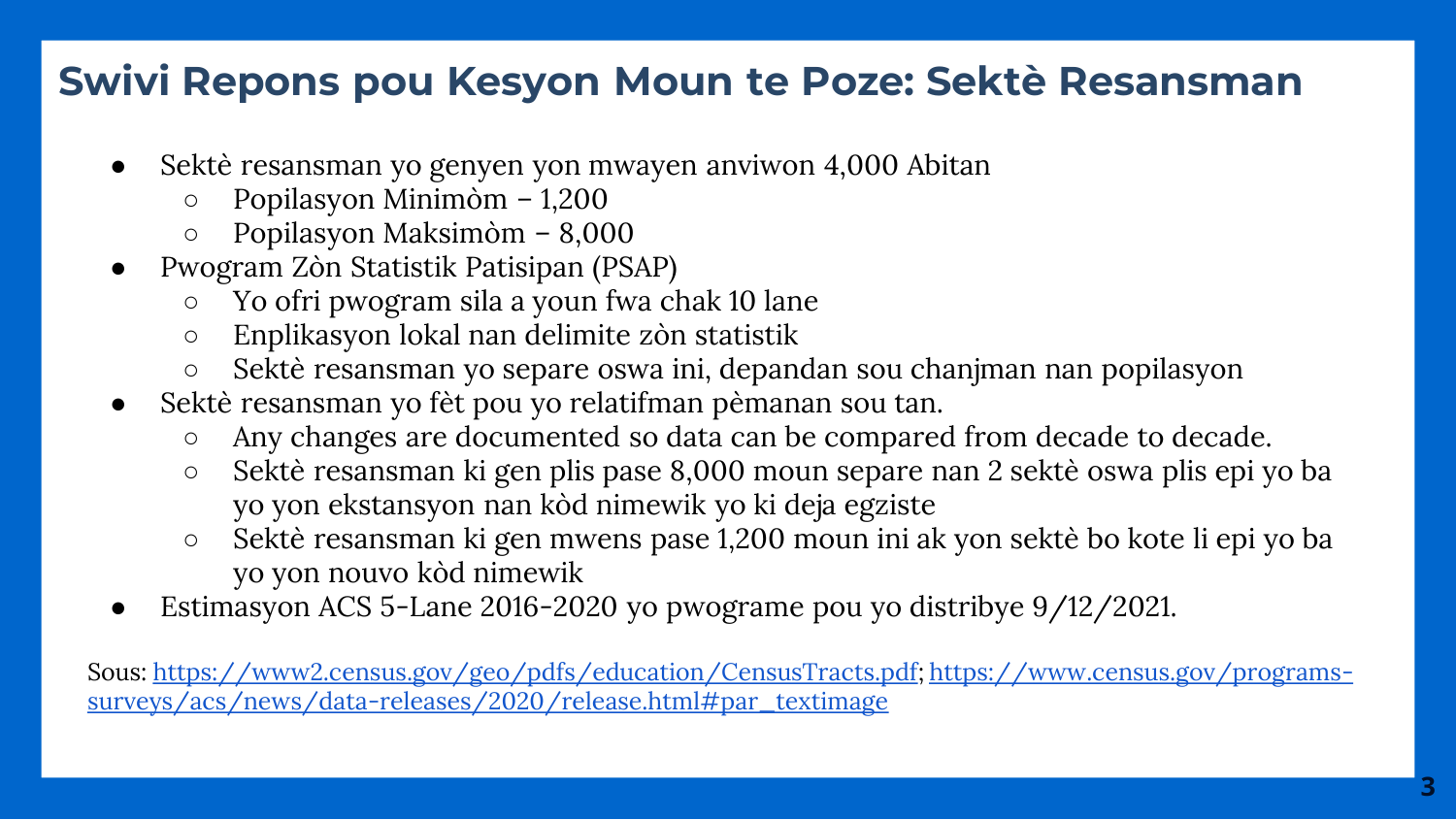### **Swivi Repons pou Kesyon Moun te Poze: Pousantaj Envitasyon selon Lekòl ak Gwoup Elèv (7yèm Ane)**



**4**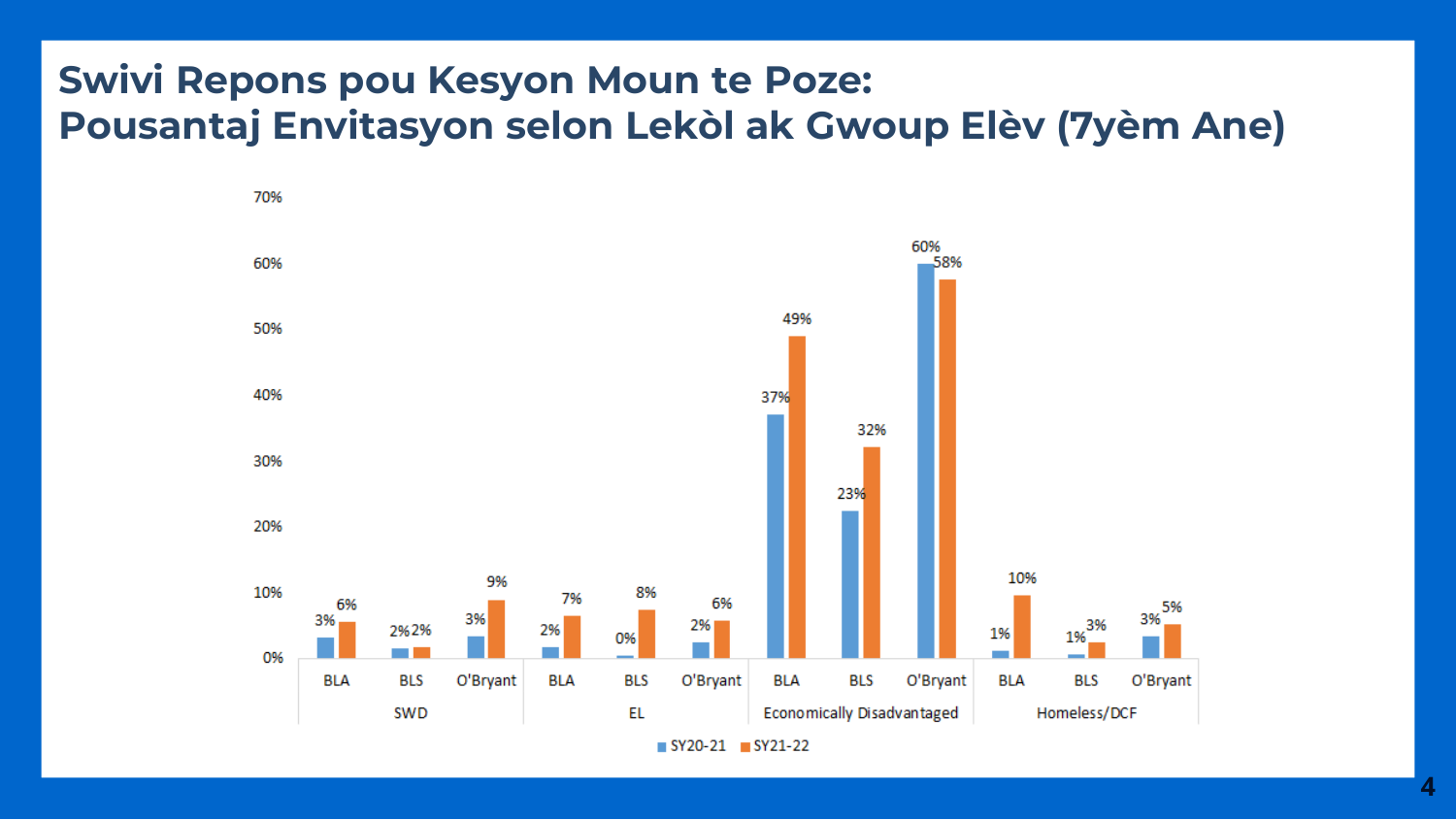### **Swivi Repons pou Kesyon Moun te Poze: Pousantaj Envitasyon selon Lekòl ak Gwoup Elèv (9yèm Ane)**

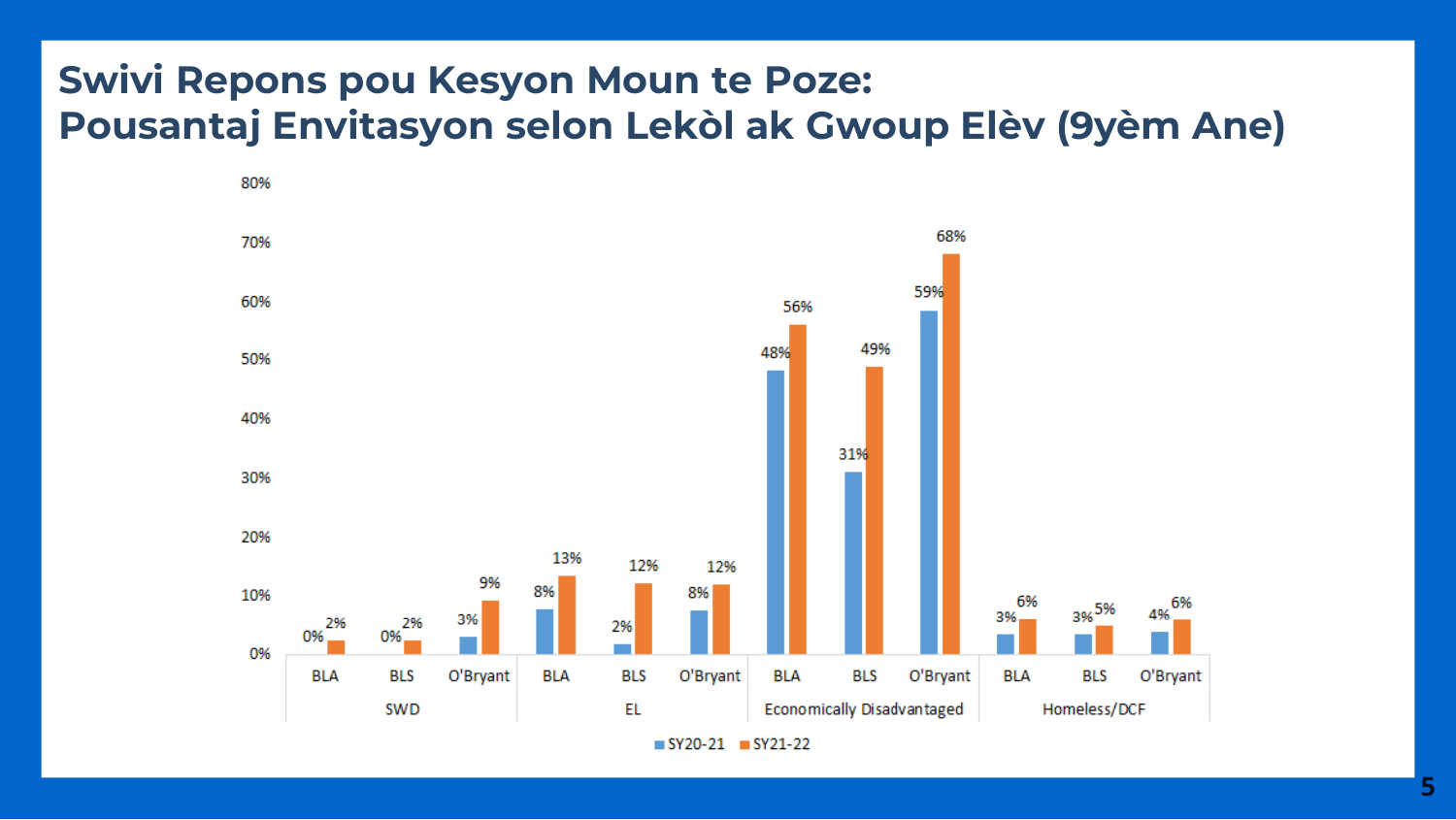## **Pousantaj Envitasyon bay Elèv ki gen Dezavantaj Ekonomik selon Kòd Postal (7yèm Ane)**

|                   |                        |                     | <b>SY20-21</b>           | <b>SY21-22</b>      |                          |  |
|-------------------|------------------------|---------------------|--------------------------|---------------------|--------------------------|--|
| <b>Kòd Postal</b> | <b>Katye</b>           | <b>Envite Total</b> | <b>Pousan Envite Eco</b> | <b>Envite Total</b> | <b>Pousan Envite Eco</b> |  |
|                   |                        |                     | <b>Dis</b>               |                     | <b>Dis</b>               |  |
| 2111              | Chinatown              | 24                  | 75%                      | <10                 |                          |  |
| 2114              | Beacon Hill / West End | 19                  | 11%                      | <10                 |                          |  |
| 2115              | Longwood/Fenway        | 14                  | 43%                      | 10                  | 20%                      |  |
| 2116              | Back Bay               | 27                  | 0%                       | 13                  | 23%                      |  |
| 2118              | South End              | 36                  | 33%                      | 27                  | 19%                      |  |
| 2119              | Roxbury                | 27                  | 56%                      | 50                  | 68%                      |  |
| 2120              | Roxbury                | 16                  | 63%                      | 11                  | 55%                      |  |
| 2121              | Roxbury                | 27                  | 78%                      | 67                  | 76%                      |  |
| 2122              | Dorchester             | 62                  | 40%                      | 48                  | 48%                      |  |
| 2124              | Dorchester             | 84                  | 51%                      | 109                 | 47%                      |  |
| 2125              | Dorchester             | 47                  | 47%                      | 59                  | 59%                      |  |
| 2126              | Mattapan               | 20                  | 45%                      | 51                  | 53%                      |  |
| 2127              | South Boston           | 34                  | 35%                      | 35                  | 34%                      |  |
| 2128              | East Boston            | 57                  | 65%                      | 75                  | 55%                      |  |
| 2129              | Charlestown            | 56                  | 38%                      | 35                  | 20%                      |  |
| 2130              | Jamaica Plain          | 77                  | 12%                      | 54                  | 6%                       |  |
| 2131              | Roslindale             | 94                  | 33%                      | 67                  | 16%                      |  |
| 2132              | West Roxbury           | 133                 | 7%                       | 69                  | 10%                      |  |
| 2134              | Allston                | 17                  | 65%                      | 11                  | 36%                      |  |
| 2135              | Brighton               | 52                  | 37%                      | 29                  | 34%                      |  |
| 2136              | Hyde Park              | 67                  | 31%                      | 67                  | 33%                      |  |
| 9999              | Sanzabri/DCF           |                     |                          | 53                  | 100%                     |  |
|                   | Total                  | 1025                | 35%                      | 974                 | 43%                      |  |

*\*Kòd postal ak mwens pase 10 envitasyon pa ladann*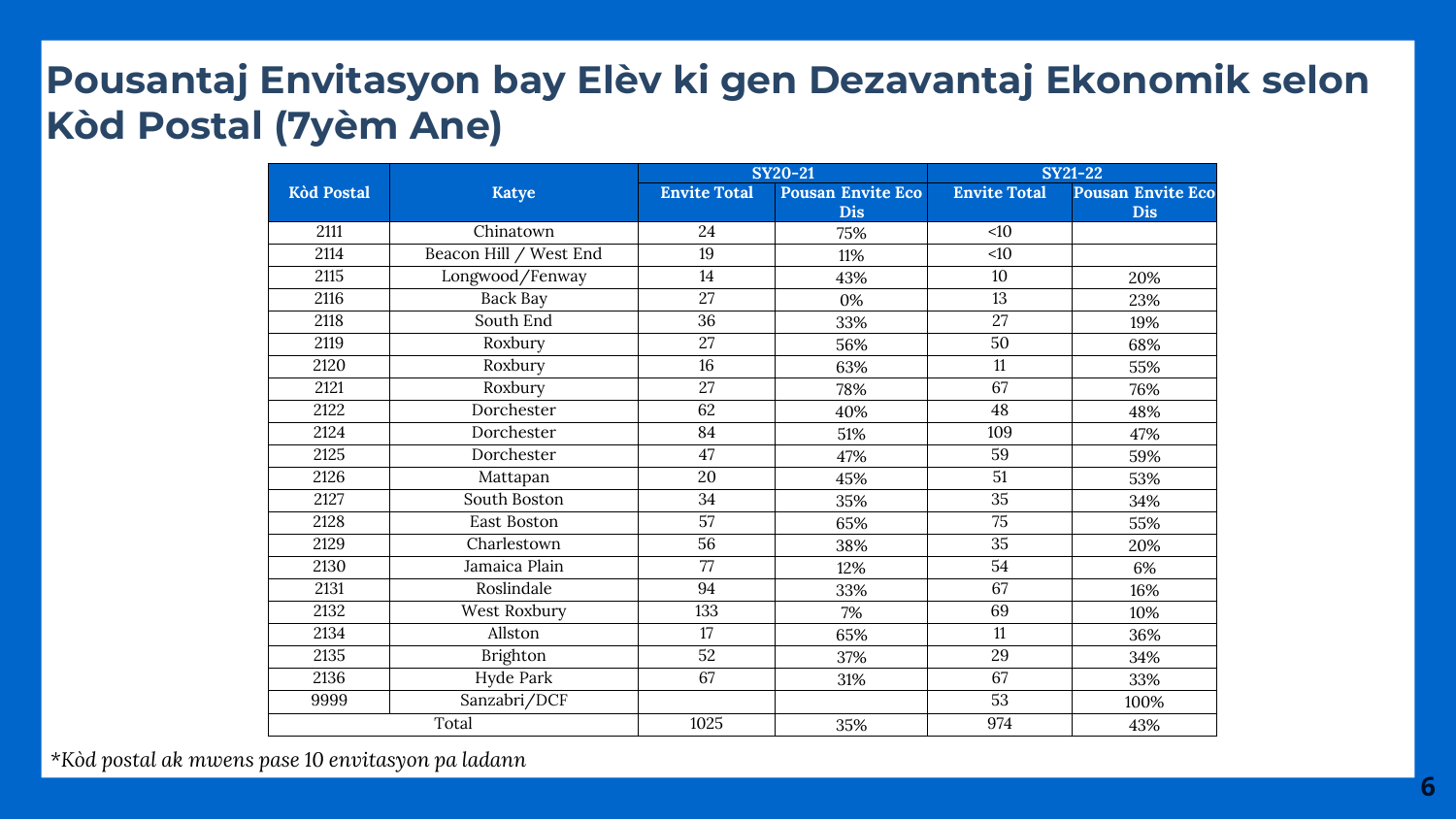## **Pousantaj Envitasyon bay Elèv ki gen Dezavantaj Ekonomik selon Kòd Postal (9yèm Ane)**

|                   |                    |                     | <b>SY20-21</b>           | <b>SY21-22</b>      |                          |  |
|-------------------|--------------------|---------------------|--------------------------|---------------------|--------------------------|--|
| <b>Kòd Postal</b> | <b>Katye</b>       | <b>Envite Total</b> | <b>Pousan Envite Eco</b> | <b>Envite Total</b> | <b>Pousan Envite Eco</b> |  |
|                   |                    |                     | <b>Dis</b>               |                     | <b>Dis</b>               |  |
| 2115              | Longwood/Fenway    | 11                  | 55%                      | <10                 |                          |  |
| 2118              | South End          | 11                  | 82%                      | 11                  | 64%                      |  |
| 2119              | Roxbury            | $\overline{25}$     | 52%                      | $\overline{20}$     | 80%                      |  |
| 2120              | Roxbury            | 13                  | 77%                      | <10                 |                          |  |
| 2121              | Roxbury            | 22                  | 55%                      | 23                  | 78%                      |  |
| 2122              | Dorchester         | 32                  | 69%                      | 20                  | 75%                      |  |
| 2124              | Dorchester         | 43                  | 60%                      | 42                  | 50%                      |  |
| 2125              | Dorchester         | $\overline{32}$     | 63%                      | 20                  | 65%                      |  |
| 2126              | Mattapan           | 17                  | 29%                      | 27                  | 41%                      |  |
| 2127              | South Boston       | 11                  | 64%                      | 12                  | 58%                      |  |
| 2128              | <b>East Boston</b> | 21                  | 71%                      | 28                  | 82%                      |  |
| 2129              | Charlestown        | 14                  | 71%                      | <10                 |                          |  |
| 2130              | Jamaica Plain      | 20                  | 35%                      | 17                  | 35%                      |  |
| 2131              | Roslindale         | $\overline{25}$     | 20%                      | 18                  | 50%                      |  |
| 2132              | West Roxbury       | 22                  | 23%                      | 12                  | 42%                      |  |
| 2134              | Allston            | 10                  | 70%                      | <10                 |                          |  |
| 2135              | <b>Brighton</b>    | 17                  | 29%                      | 10                  | 80%                      |  |
| 2136              | Hyde Park          | 35                  | 31%                      | 24                  | 50%                      |  |
| 9999              | Sanzabri/DCF       |                     |                          | 20                  | 100%                     |  |
|                   | Total              | 406                 | 52%                      | 340                 | 63%                      |  |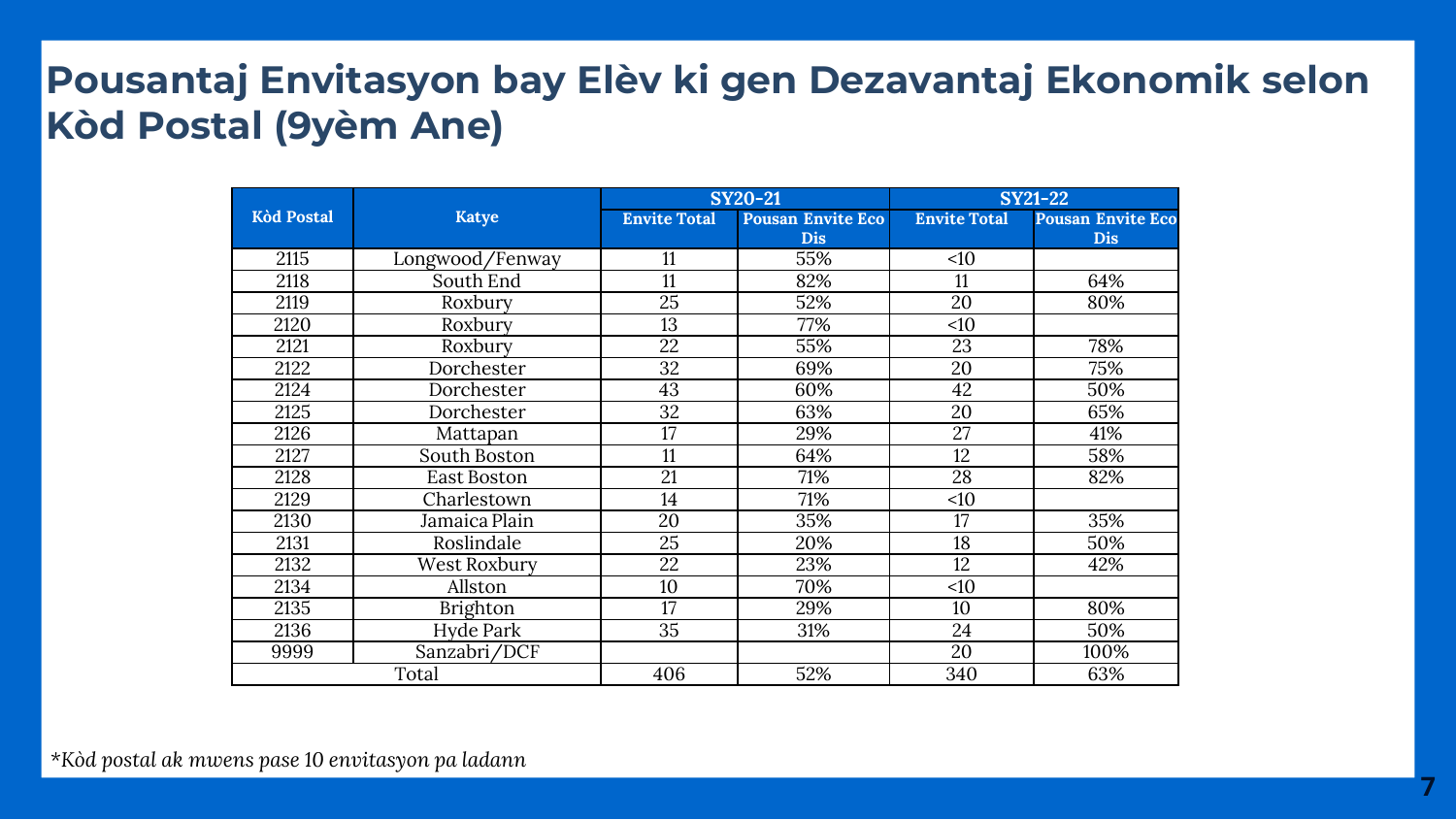#### **Pousantaj Envitasyon selon Kòd Postal ak Tip Lekòl (7yèm Ane)**

|       |                        | <b>SY20-21</b>  |            |                | <b>SY21-22</b> |                 |            |                |                 |
|-------|------------------------|-----------------|------------|----------------|----------------|-----------------|------------|----------------|-----------------|
| Kòd   | <b>Katye</b>           | <b>Envite</b>   | <b>BPS</b> | <b>Charter</b> | Prive /        | <b>Envite</b>   | <b>BPS</b> | <b>Charter</b> | Prive /         |
| Posta |                        | <b>Total</b>    |            |                | Pawasyal       | <b>Total</b>    |            |                | <b>Pawasyal</b> |
|       |                        |                 |            |                | ' Metco        |                 |            |                | / Metco         |
| 2111  | Chinatown              | 24              | 96%        | 0%             | 4%             | <10             |            |                |                 |
| 2114  | Beacon Hill / West End | 19              | 42%        | 0%             | 58%            | <10             |            |                |                 |
| 2115  | Longwood/Fenway        | 14              | 64%        | 0%             | 36%            | 10              | 50%        | 0%             | 50%             |
| 2116  | Back Bay               | 27              | 19%        | 0%             | 81%            | $\overline{13}$ | 69%        | 0%             | 31%             |
| 2118  | South End              | 36              | 58%        | 6%             | 36%            | 27              | 59%        | 4%             | 37%             |
| 2119  | Roxbury                | 27              | 85%        | 11%            | 4%             | 50              | 80%        | 8%             | 12%             |
| 2120  | Roxbury                | 16              | 69%        | 13%            | 19%            | 11              | 55%        | 18%            | 27%             |
| 2121  | Roxbury                | 27              | 74%        | 22%            | 4%             | 67              | 87%        | 6%             | 7%              |
| 2122  | Dorchester             | 62              | 69%        | 10%            | 21%            | 48              | 77%        | 13%            | 10%             |
| 2124  | Dorchester             | 84              | 73%        | 12%            | 15%            | 109             | 77%        | 13%            | 10%             |
| 2125  | Dorchester             | 47              | 68%        | 17%            | 15%            | 59              | 81%        | 8%             | 10%             |
| 2126  | Mattapan               | $\overline{20}$ | 40%        | 50%            | 10%            | $\overline{51}$ | 71%        | 20%            | 10%             |
| 2127  | South Boston           | 34              | 53%        | 12%            | 35%            | 35              | 66%        | 6%             | 29%             |
| 2128  | East Boston            | $\overline{57}$ | 88%        | 11%            | 2%             | $\overline{75}$ | 80%        | 15%            | 5%              |
| 2129  | Charlestown            | $\overline{56}$ | 88%        | 0%             | 13%            | $\overline{35}$ | 80%        | 0%             | 20%             |
| 2130  | Jamaica Plain          | 77              | 56%        | 6%             | 38%            | $\overline{54}$ | 65%        | 0%             | 35%             |
| 2131  | Roslindale             | 94              | 76%        | 11%            | 14%            | 67              | 69%        | 6%             | 25%             |
| 2132  | West Roxbury           | 133             | 62%        | 4%             | 35%            | 69              | 64%        | 3%             | 33%             |
| 2134  | Allston                | 17              | 88%        | 0%             | 12%            | 11              | 91%        | 0%             | 9%              |
| 2135  | <b>Brighton</b>        | $\overline{52}$ | 67%        | 0%             | 33%            | 29              | 72%        | 0%             | 28%             |
| 2136  | <b>Hyde Park</b>       | 67              | 55%        | 21%            | 24%            | 67              | 58%        | 16%            | 25%             |
| 9999  | Sanzabri/DCF           |                 |            |                |                | 53              | 100%       | 0%             | 0%              |
|       | Total                  | 1025            | 67%        | 9%             | 24%            | 974             | 74%        | 8%             | 18%             |

*\*Kòd postal ak mwens pase 10 envitasyon pa ladann*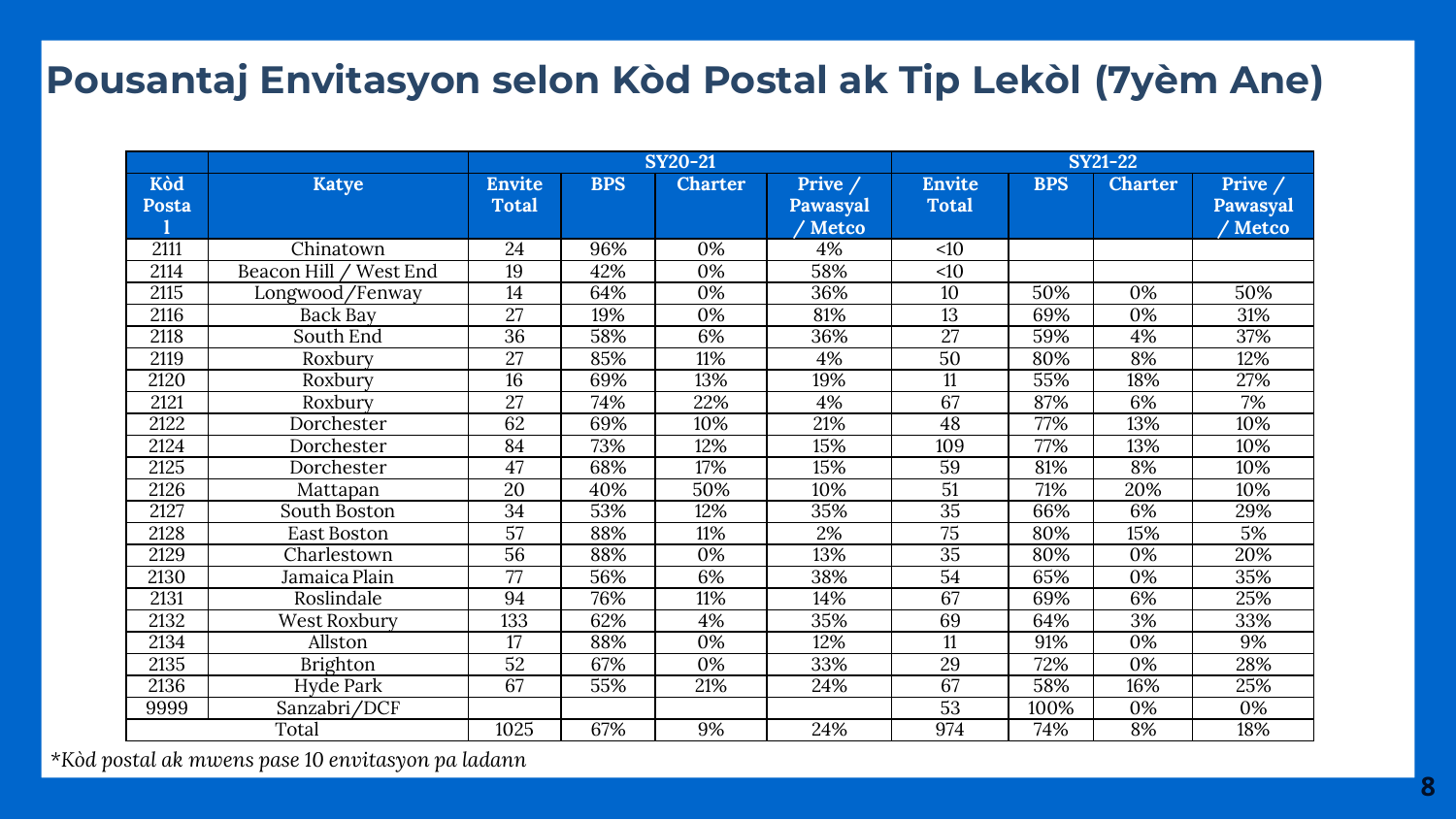### **Pousantaj Envitasyon selon Kòd Postal ak Tip Lekòl (9yèm Ane)**

|                   |                 | <b>SY20-21</b>  |            |                | $SY21-22$    |               |            |                |          |
|-------------------|-----------------|-----------------|------------|----------------|--------------|---------------|------------|----------------|----------|
| <b>Kòd Postal</b> | <b>Katye</b>    | <b>Envite</b>   | <b>BPS</b> | <b>Charter</b> | Prive /      | <b>Envite</b> | <b>BPS</b> | <b>Charter</b> | Prive /  |
|                   |                 | <b>Total</b>    |            |                | Pawasyal /   | <b>Total</b>  |            |                | Pawasyal |
|                   |                 |                 |            |                | <b>Metco</b> |               |            |                | ' Metco  |
| 2115              | Longwood/Fenway | 11              | 55%        | 18%            | 27%          | <10           |            |                |          |
| 2118              | South End       | 11              | 91%        | 0%             | 9%           | 11            | 64%        | 9%             | 27%      |
| 2119              | Roxbury         | 25              | 48%        | 36%            | 16%          | 20            | 80%        | 5%             | 15%      |
| 2120              | Roxbury         | 13              | 77%        | 15%            | 8%           | <10           |            |                |          |
| 2121              | Roxbury         | 22              | 59%        | 32%            | 9%           | 23            | 87%        | 9%             | 4%       |
| 2122              | Dorchester      | 32              | 66%        | 16%            | 19%          | 20            | 85%        | 10%            | 5%       |
| 2124              | Dorchester      | 43              | 70%        | 14%            | 16%          | 42            | 74%        | 14%            | 12%      |
| 2125              | Dorchester      | $\overline{32}$ | 75%        | 16%            | 9%           | 20            | 75%        | 20%            | 5%       |
| 2126              | Mattapan        | 17              | 24%        | 35%            | 41%          | 27            | 56%        | 22%            | 22%      |
| 2127              | South Boston    | 11              | 73%        | 9%             | 18%          | 12            | 75%        | 17%            | 8%       |
| 2128              | East Boston     | 21              | 81%        | 10%            | 10%          | 28            | 96%        | 4%             | 0%       |
| 2129              | Charlestown     | 14              | 86%        | 7%             | 7%           | <10           |            |                |          |
| 2130              | Jamaica Plain   | 20              | 20%        | 20%            | 60%          | 17            | 65%        | 0%             | 35%      |
| 2131              | Roslindale      | 25              | 44%        | 12%            | 44%          | 18            | 61%        | 11%            | 28%      |
| 2132              | West Roxbury    | 22              | 45%        | 5%             | 50%          | 12            | 83%        | 0%             | 17%      |
| 2134              | Allston         | 10              | 80%        | 0%             | 20%          | <10           |            |                |          |
| 2135              | <b>Brighton</b> | 17              | 41%        | 0%             | 59%          | 10            | 80%        | 0%             | 20%      |
| 2136              | Hyde Park       | 35              | 40%        | 29%            | 31%          | 24            | 67%        | 21%            | 13%      |
| 9999              | Sanzabri/DCF    |                 |            |                |              | 20            | 90%        | 0%             | 10%      |
|                   | Total           | 406             | 59%        | 16%            | 25%          | 340           | 77%        | 10%            | 13%      |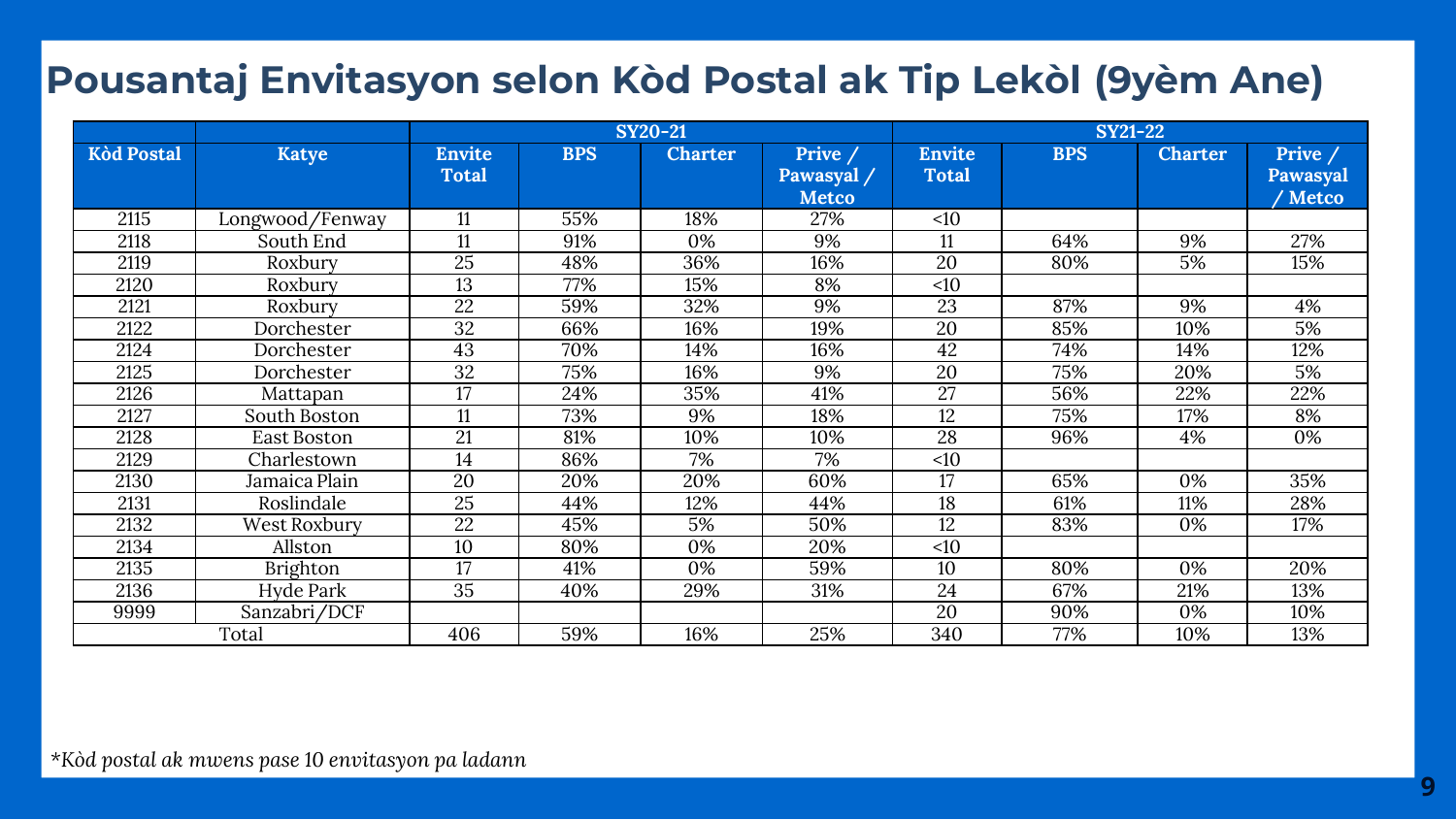## **Distribisyon GPA Elèv ki Envite yo (7yèm Ane)**

| Kòd           | <b>Katye</b>    | <b>Kantite</b>  | $B-$      | B         | $B+$      | $A-$        | A           | $A+$ | <b>GPA</b>    |
|---------------|-----------------|-----------------|-----------|-----------|-----------|-------------|-------------|------|---------------|
| <b>Postal</b> |                 | Elèv            | $7 - 7.9$ | $8 - 8.9$ | $9 - 9.9$ | $10 - 10.9$ | $11 - 11.9$ | 12   | <b>Mwayen</b> |
| 02115         | Longwood/Fenway | 10              | 0%        | 0%        | 20%       | 50%         | 30%         | 0%   | 10.38         |
| 02116         | Back Bay        | $\overline{13}$ | 0%        | 0%        | 0%        | 46%         | 31%         | 23%  | 11.10         |
| 02118         | South End       | 27              | 0%        | 0%        | 0%        | 48%         | 44%         | 7%   | 10.92         |
| 02119         | Roxbury         | 50              | 0%        | 34%       | 32%       | 16%         | 14%         | 4%   | 9.51          |
| 02120         | Roxbury         | 11              | 0%        | 9%        | 45%       | 36%         | 9%          | 0%   | 9.89          |
| 02121         | Roxbury         | 67              | 0%        | 21%       | 40%       | 18%         | 12%         | 9%   | 9.79          |
| 02122         | Dorchester      | 48              | 0%        | 0%        | 0%        | 42%         | 48%         | 10%  | 11.04         |
| 02124         | Dorchester      | 109             | 0%        | 0%        | 30%       | 27%         | 40%         | 3%   | 10.53         |
| 02125         | Dorchester      | 59              | 0%        | 0%        | 31%       | 24%         | 34%         | 12%  | 10.67         |
| 02126         | Mattapan        | 51              | 2%        | 37%       | 24%       | 18%         | 18%         | 2%   | 9.57          |
| 02127         | South Boston    | $\overline{35}$ | 0%        | 3%        | 31%       | 23%         | 37%         | 6%   | 10.48         |
| 02128         | East Boston     | 75              | 0%        | 0%        | 37%       | 39%         | 23%         | 1%   | 10.25         |
| 02129         | Charlestown     | 35              | 0%        | 0%        | 0%        | 3%          | 74%         | 23%  | 11.56         |
| 02130         | Jamaica Plain   | 54              | 0%        | 0%        | 0%        | 37%         | 41%         | 22%  | 11.19         |
| 02131         | Roslindale      | 67              | 0%        | 0%        | 0%        | 49%         | 43%         | 7%   | 10.94         |
| 02132         | West Roxbury    | 69              | 0%        | 0%        | 0%        | 10%         | 51%         | 39%  | 11.51         |
| 02134         | Allston         | 11              | 0%        | 9%        | 18%       | 45%         | 27%         | 0%   | 10.32         |
| 02135         | Brighton        | 29              | 0%        | 0%        | 24%       | 48%         | 28%         | 0%   | 10.36         |
| 02136         | Hyde Park       | 67              | 0%        | 0%        | 37%       | 30%         | 30%         | 3%   | 10.32         |
| 99999         | Sanzabri / DCF  | 53              | 0%        | 42%       | 34%       | 9%          | 8%          | 8%   | 9.31          |
|               | Total           | 974             | 0%        | 8%        | 22%       | 27%         | 33%         | 10%  | 10.49         |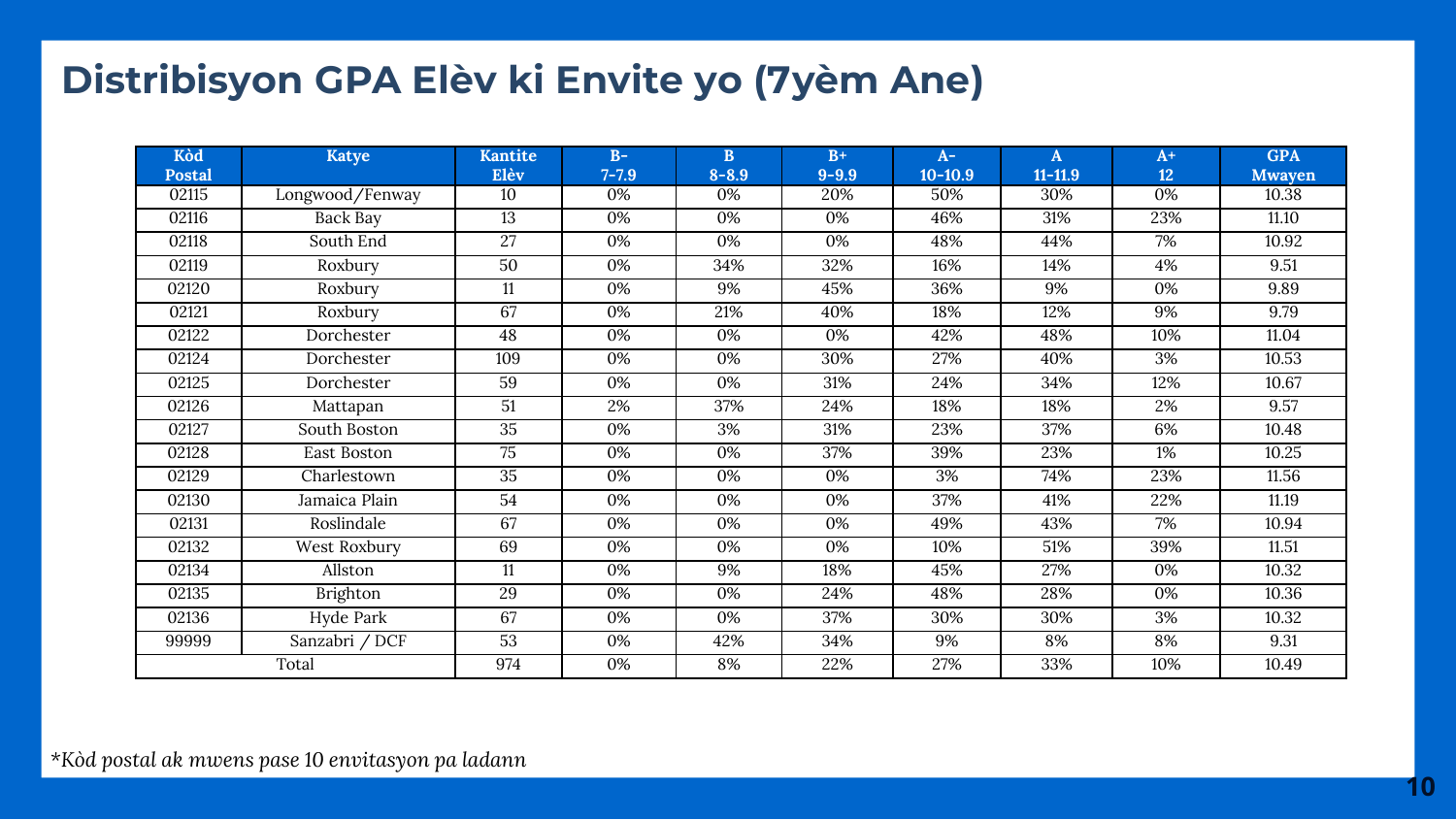### **Distribisyon GPA Elèv ki Envite yo (9yèm Ane)**

| Kòd<br><b>Postal</b> | Katye          | N   | $B-$<br>$7 - 7.9$ | B<br>$8 - 8.9$ | $B+$<br>$9 - 9.9$ | $A-1$<br>$10 - 10.9$ | A<br>$11 - 11.9$ | $A+$<br>12 | Average<br><b>GPA</b> |
|----------------------|----------------|-----|-------------------|----------------|-------------------|----------------------|------------------|------------|-----------------------|
| 02118                | South End      | 11  | 0%                | 0%             | 27%               | 36%                  | 36%              | 0%         | 10.32                 |
| 02119                | Roxbury        | 20  | 0%                | 0%             | 20%               | 45%                  | 35%              | 0%         | 10.43                 |
| 02121                | Roxbury        | 23  | 0%                | 0%             | 39%               | 43%                  | 17%              | 0%         | 9.99                  |
| 02122                | Dorchester     | 20  | 0%                | 0%             | 0%                | 40%                  | 60%              | 0%         | 10.93                 |
| 02124                | Dorchester     | 42  | 0%                | 0%             | 24%               | 33%                  | 43%              | 0%         | 10.53                 |
| 02125                | Dorchester     | 20  | 0%                | 0%             | 40%               | 40%                  | 20%              | 0%         | 10.16                 |
| 02126                | Mattapan       | 27  | 0%                | 7%             | 30%               | 30%                  | 26%              | 7%         | 10.32                 |
| 02127                | South Boston   | 12  | 0%                | 0%             | 25%               | 33%                  | 42%              | 0%         | 10.40                 |
| 02128                | East Boston    | 28  | 0%                | 0%             | 25%               | 54%                  | 21%              | 0%         | 10.35                 |
| 02130                | Jamaica Plain  | 17  | 0%                | 0%             | 24%               | 53%                  | 24%              | 0%         | 10.39                 |
| 02131                | Roslindale     | 18  | 0%                | 0%             | 28%               | 50%                  | 17%              | 6%         | 10.41                 |
| 02132                | West Roxbury   | 12  | 0%                | 25%            | 25%               | 17%                  | 33%              | 0%         | 9.92                  |
| 02135                | Brighton       | 10  | 0%                | 0%             | 10%               | 60%                  | 30%              | 0%         | 10.45                 |
| 02136                | Hyde Park      | 24  | 0%                | 0%             | 25%               | 46%                  | 29%              | 0%         | 10.36                 |
| 99999                | Sanzabri / DCF | 20  | 0%                | 0%             | 60%               | 25%                  | 10%              | 5%         | 9.99                  |
|                      | Total          | 340 | 0%                | 3%             | 27%               | 41%                  | 28%              | 1%         | 10.30                 |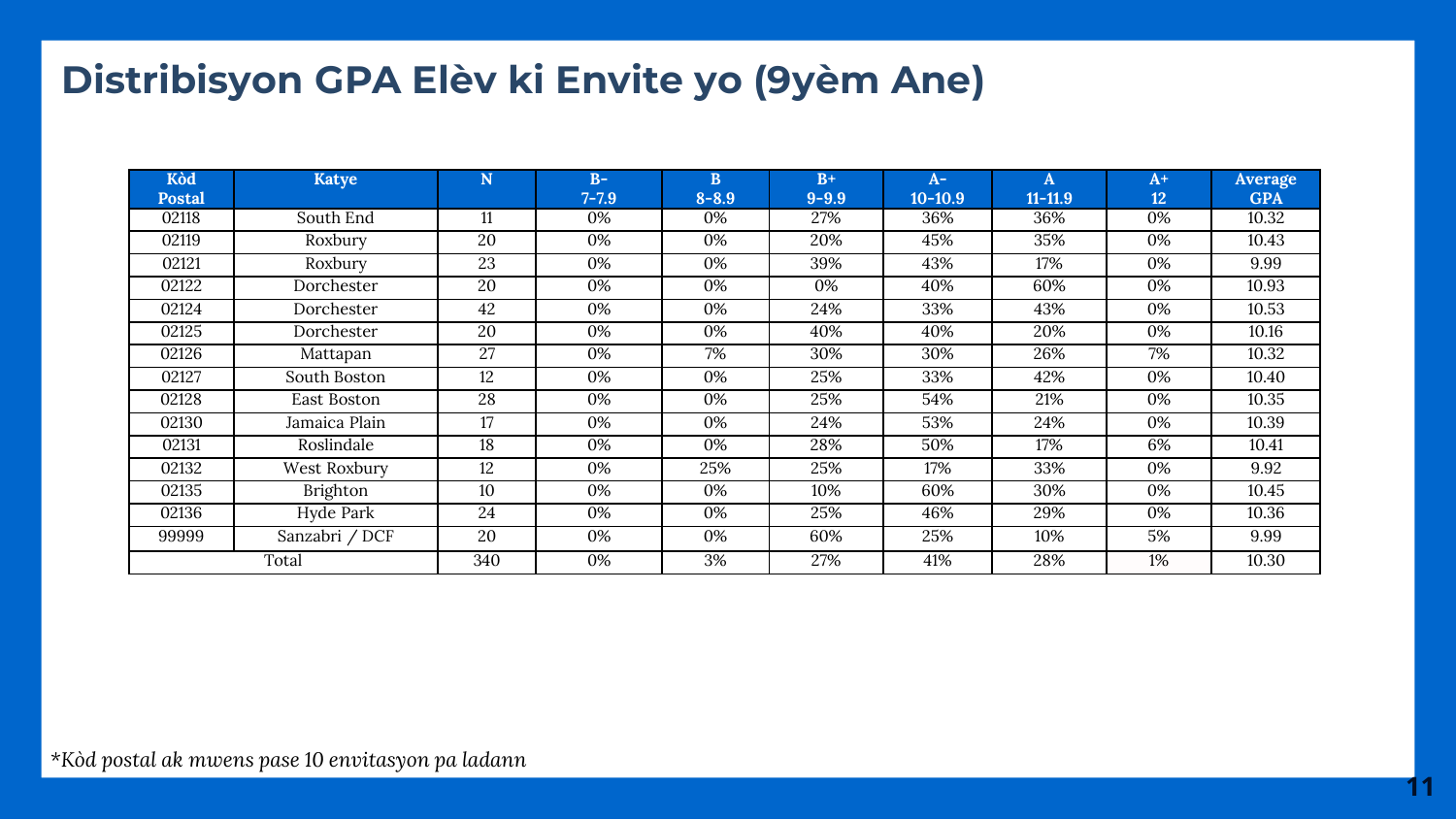#### **Lekòl BPS Ki Pa Te Resevwa Envitasyon nan SY21-22**

- Pou 7yèm ane, te genyen 4 lekòl BPS ki pa te gen okèn elèv ki te resevwa yon envitasyon, ki reprezante 13 kandida.
- Pou 9yèm ane, te genyen 2 lekòl BPS ki pa te gen okèn elèv ki te resevwa yon envitasyon, ki reprezante 6 kandida.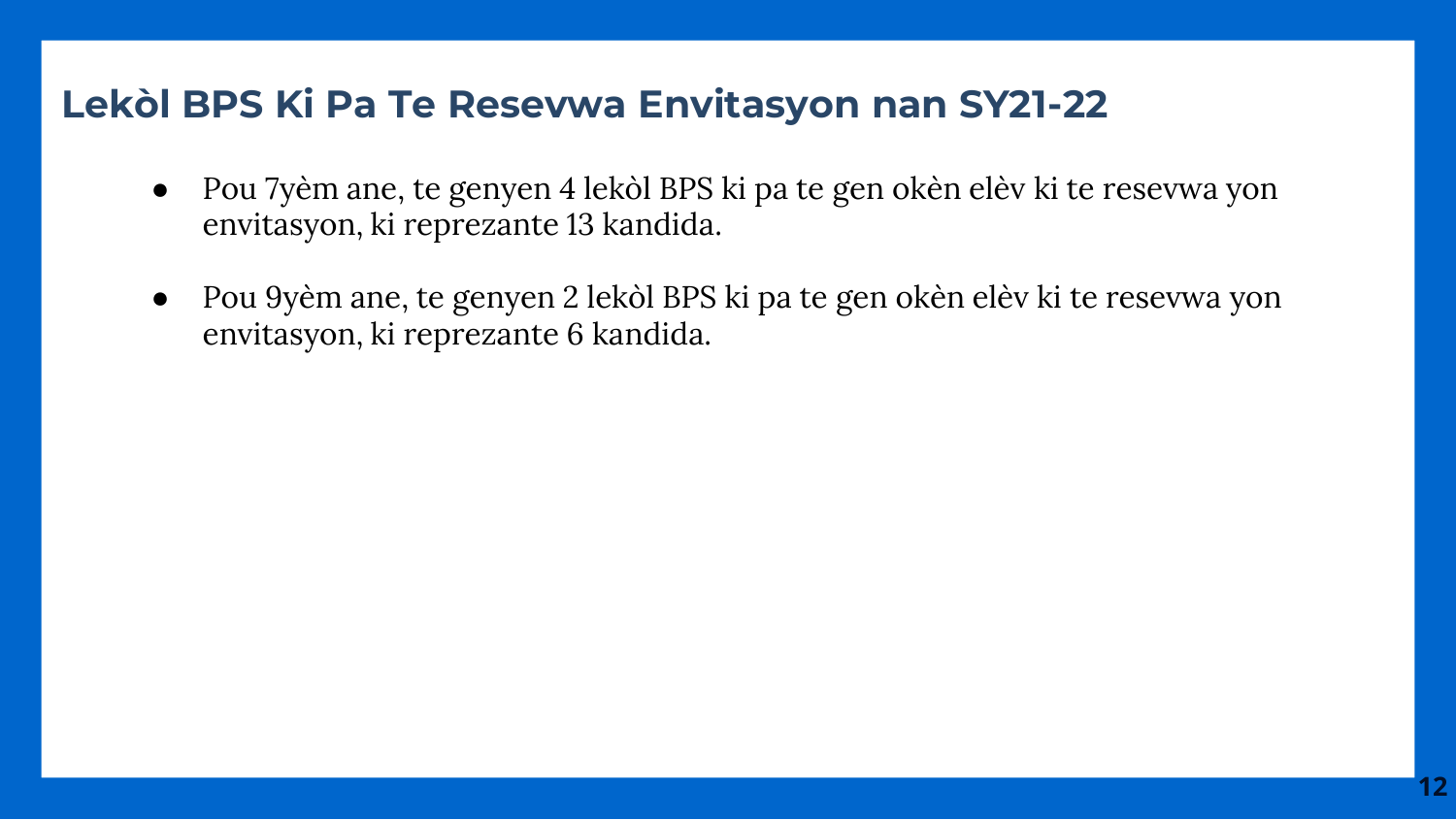#### **Preferans Lang Paran (Lakay) pou Elèv k ap Resevwa Envitasyon**

| Preferans Lang | <b>SY20-21</b> |          | <b>SY21-22</b> |          |  |  |
|----------------|----------------|----------|----------------|----------|--|--|
| Paran          | 7yèm ane       | 9yèm ane | 7yèm ane       | 9yèm ane |  |  |
| Anglè          | 82%            | 70%      | 80%            | 66%      |  |  |
| Panyòl         | 6%             | 14%      | 10%            | 22%      |  |  |
| Vyetnamyen     | 4%             | 5%       | 4%             | 4%       |  |  |
| Kantonè        | 3%             | 4%       | 2%             | 2%       |  |  |
| Mandaren       | 1%             | 1%       | 1%             | 0%       |  |  |
| Toichanè       | 1%             | 1%       | 0%             | 1%       |  |  |
| Pòtigè         | 1%             | 1%       | 0%             | 1%       |  |  |
| Kreyòl Ayisyen | 0%             | 0%       | 1%             | 1%       |  |  |
| Somalyen       | 0%             | 1%       | 1%             | 0%       |  |  |
| Lòt*           | 1%             | 2%       | 1%             | 3%       |  |  |

*\*Nan Lòt genyen Arab, Kreyòl Kap-Vètyen, Fransè, Kreyòl Ayisyen, Risyen*